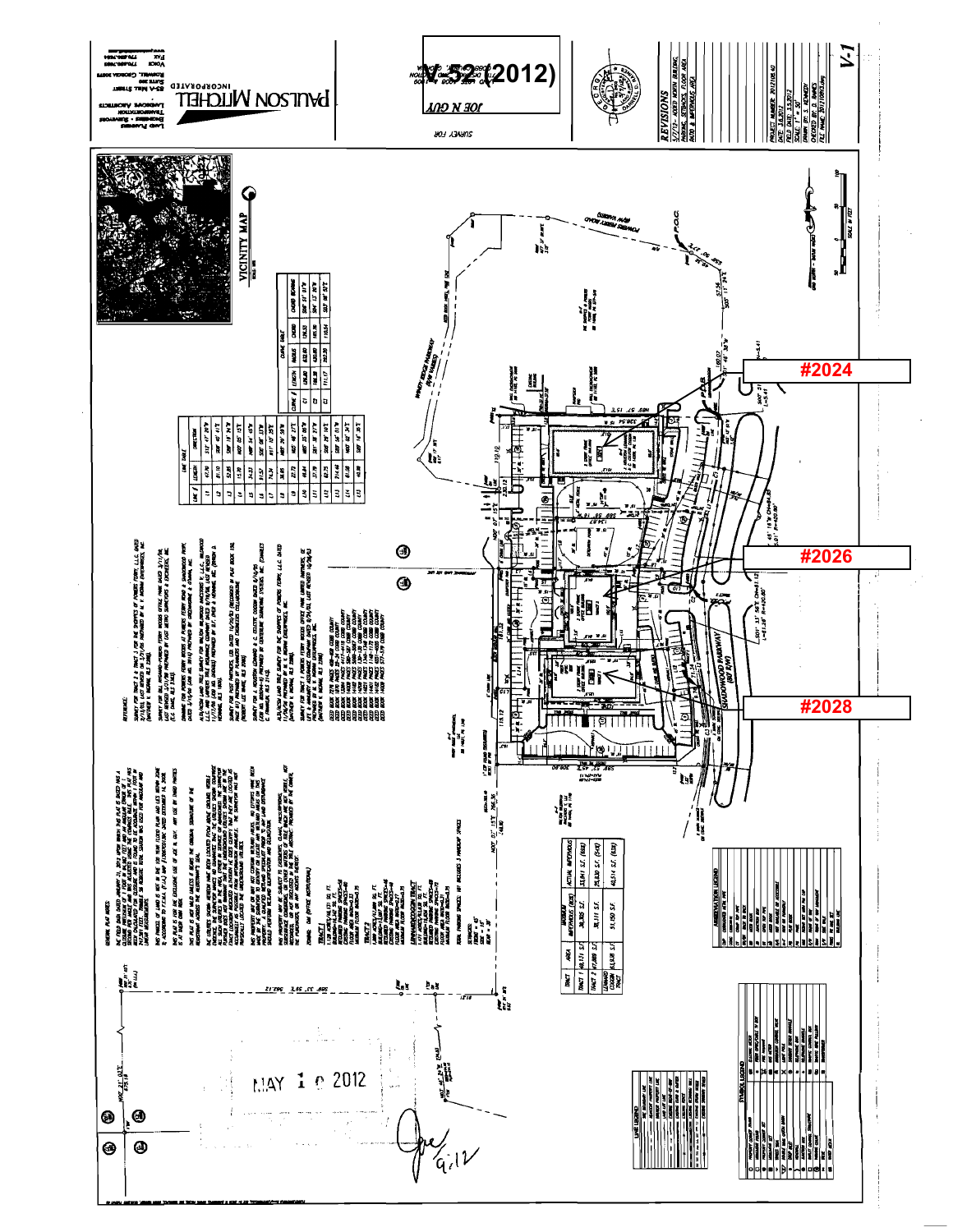| <b>APPLICANT:</b>                             | Joe N. Guy                         | <b>PETITION No.:</b>        | $V-52$     |
|-----------------------------------------------|------------------------------------|-----------------------------|------------|
| <b>PHONE:</b>                                 | 770-955-4224                       | <b>DATE OF HEARING:</b>     | $07-11-12$ |
| <b>REPRESENTATIVE:</b>                        | Don L. Tomberlin                   | <b>PRESENT ZONING:</b>      | O&I        |
| <b>PHONE:</b>                                 | 404-317-4863                       | <b>LAND LOT(S):</b>         | 1008, 1009 |
| <b>TITLEHOLDER:</b>                           | Powers Ferry Woods Office Park     | <b>DISTRICT:</b>            | 17         |
| Limited Partnership                           |                                    |                             | 2.21 acres |
| On the west side of<br>PROPERTY LOCATION:     |                                    | <b>SIZE OF TRACT:</b>       |            |
| Shadowood Parkway, south of Powers Ferry Road |                                    | <b>COMMISSION DISTRICT:</b> | 2          |
|                                               | (2026 and 2028 Powers Ferry Road). |                             |            |

**TYPE OF VARIANCE:** 1) Waive the side setback (north side of existing office building 2028 Powers Ferry Road) from the required 15 feet to 10 feet; 2) waive the side setback (south side of existing office building 2026 Powers Ferry Road) from the required 15 feet to 10 feet; and 3) waive the rear setback (west side of existing office building 2026 Powers Ferry Road) from the required 30 feet to 18 feet.

**OPPOSITION: No. OPPOSED \_\_\_\_\_ PETITION No. \_\_\_\_\_ SPOKESMAN \_\_\_\_\_\_\_\_\_\_\_\_\_\_\_\_\_\_\_\_** 



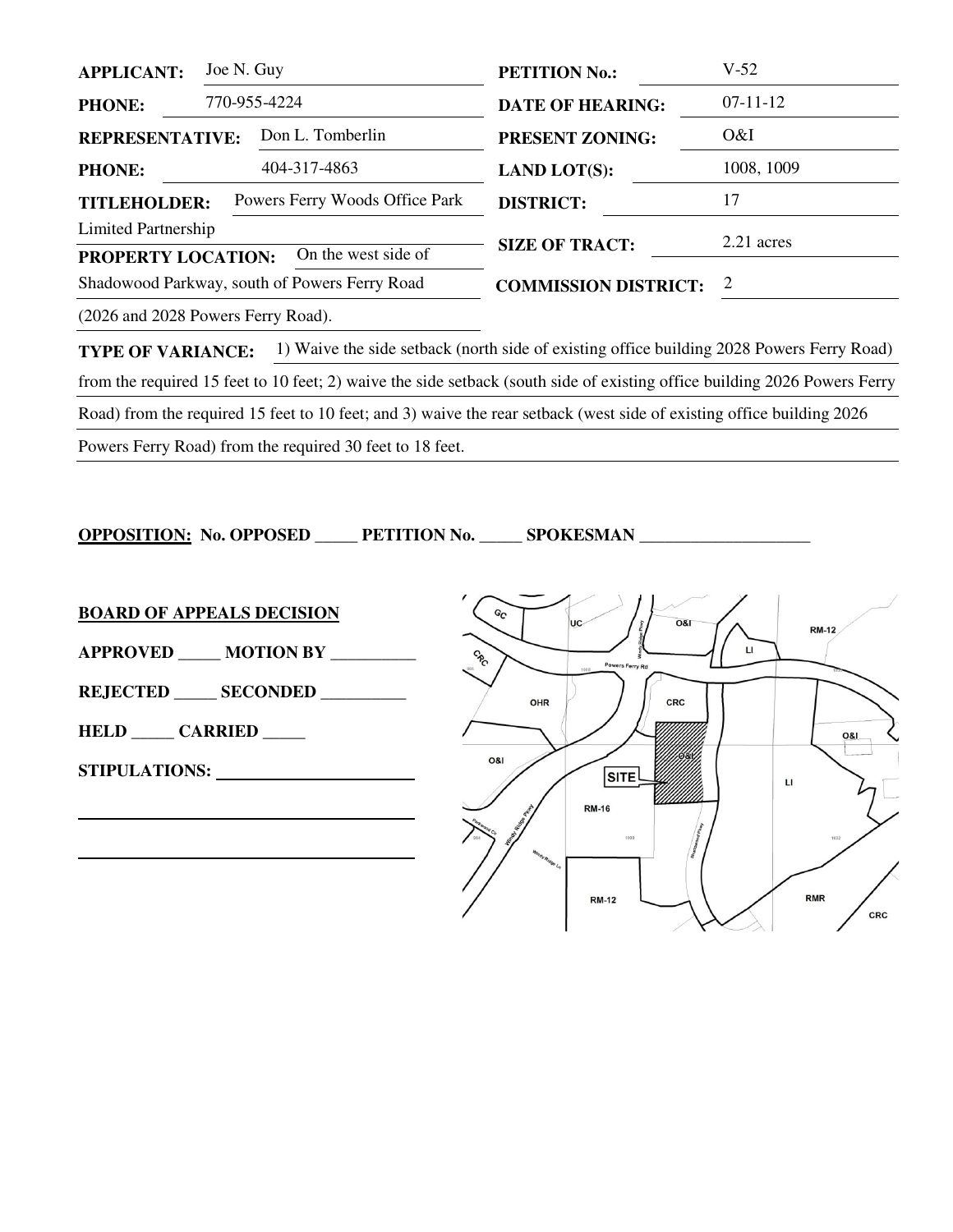\*\*\*\*\*\*\*\*\*\*\*\*\*\*\*\*\*\*\*\*\*\*\*\*\*\*\*\*\*\*\*\*\*\*\*\*\*\*\*\*\*\*\*\*\*\*\*\*\*\*\*\*\*\*\*\*\*\*\*\*\*\*\*\*\*\*\*\*\*\*\*\*\*\*\*\*\*\*\*\*\*\*

## **COMMENTS**

**TRAFFIC:** This request will not have an adverse impact on the transportation network.

**DEVELOPMENT & INSPECTIONS:** No comment.

**SITE PLAN REVIEW:** No comment.

**STORMWATER MANAGEMENT:** No comment.

**HISTORIC PRESERVATION:** After examining Civil War trench maps, Cobb County historic property surveys, county maps, and various other resources, staff has no comments regarding the impact or treatment of historic and/or archaeological resources.

**DESIGN GUIDELINES:** No comment.

**CEMETERY PRESERVATION:** No comment.

**WATER:** No conflict.

**SEWER:** No conflict.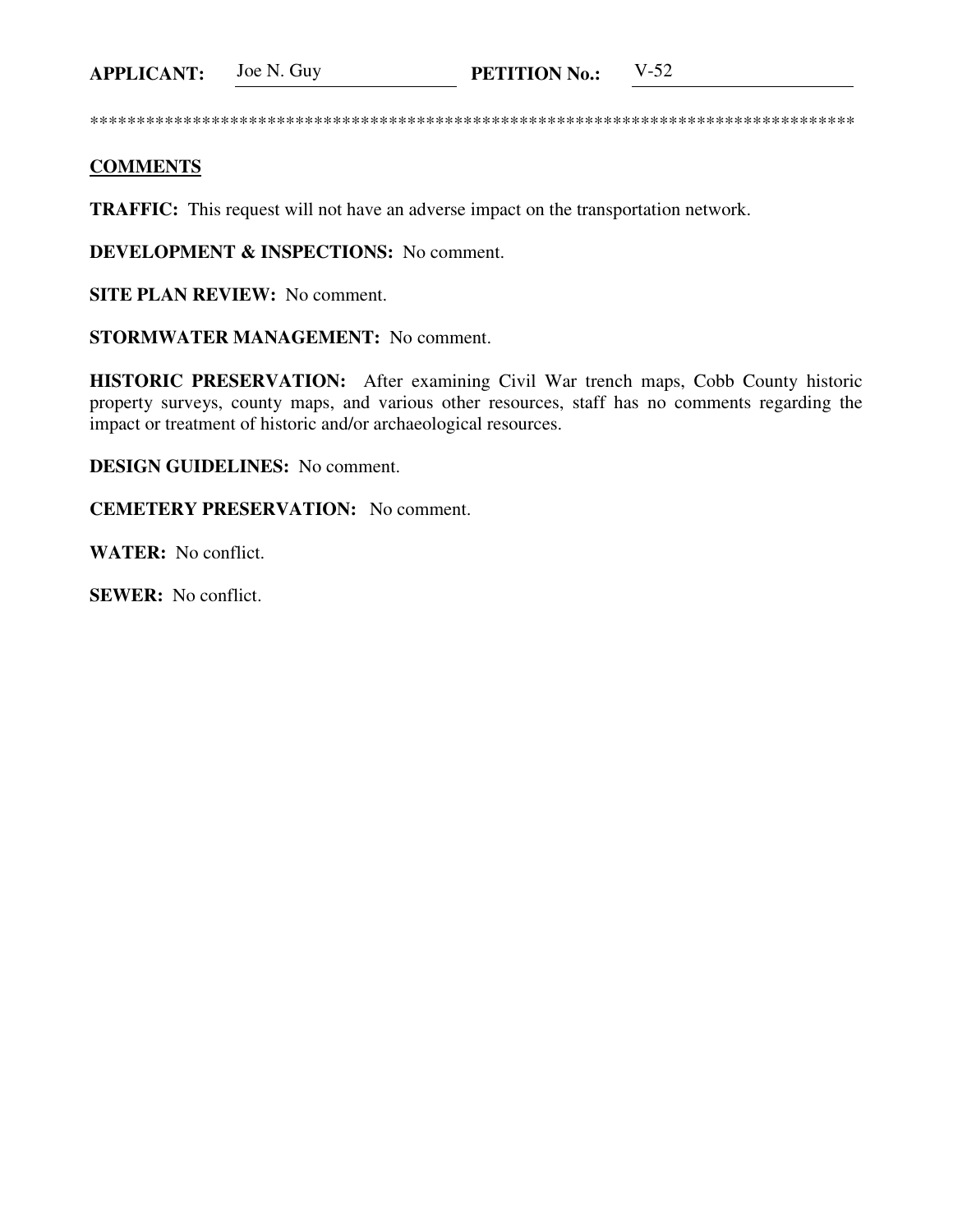\*\*\*\*\*\*\*\*\*\*\*\*\*\*\*\*\*\*\*\*\*\*\*\*\*\*\*\*\*\*\*\*\*\*\*\*\*\*\*\*\*\*\*\*\*\*\*\*\*\*\*\*\*\*\*\*\*\*\*\*\*\*\*\*\*\*\*\*\*\*\*\*\*\*\*\*\*\*\*\*\*\*

**FIRE DEPARTMENT:** ACCESS: Fire apparatus access roads shall extend to within 150 feet of all portions of the facility or any portion of the exterior wall of the first floor (State Modifications IFC 503.1 2006 Edition).

All access roads shall meet the American Association of State and Highway Transportation Officials (AASHTO) design manual live load standard HS20 (75,000 lbs.) with an unobstructed width of not less than 20 feet, 25 foot inside radius, 50 foot outside turning radius and unobstructed vertical clearance of not less than 13 feet 6 inches.

Maximum slope of the access road in reference to the apparatus is 10% Front to Back and 5% Side to Side. Maximum grade of roadways leading to Fire Access roads refer to the Cobb County Development Standard Section 400: 14% for Non-Residential. Maximum angle of departure is 8.5%.

Dead-end access roads in excess of 150 feet shall be provided with a turn-around (IFC 503.2.5 2006 Edition). Cul-de-sac with or without an island: minimum 60-foot radius to outside curb, measured to inside of curb and a minimum lane width = 24 feet (Cobb County Development Standard 401.09). Single-Family cul-de-sac without island: 38-foot outside radius with island reverts to commercial dimensions. Hammerhead turn-around: total of 110 feet needed (45 feet + 20 feet wide roadway + 45 feet).

Aerial apparatus access shall be required for all structures over 30 feet in height measured from the lowest level of fire department access to the ceiling height of the highest occupied floor level. Aerial fire apparatus access roads shall be a minimum width of 24 feet maximum of 40 feet from the structure and be positioned parallel to one entire side of the building. No overhead utility and power lines shall be located within the aerial fire apparatus access. (Cobb County Development Standards 401.08.02.1)

HYDRANT: Show fire hydrants arranged to have a hydrant available for the distribution of hose to any portion of any building on premises at distances not exceeding 500 feet (driving distance). Hydrants shall be at least 40 feet from the building (steamer connection facing street) (NFPA 24- 7.2.3). Fire hydrants shall be spaced not more than 500 feet apart. Hydrants shall not be connected to water lines on the positive side (discharge side) of a fire pump. Minimum 8" supply lines to all hydrants.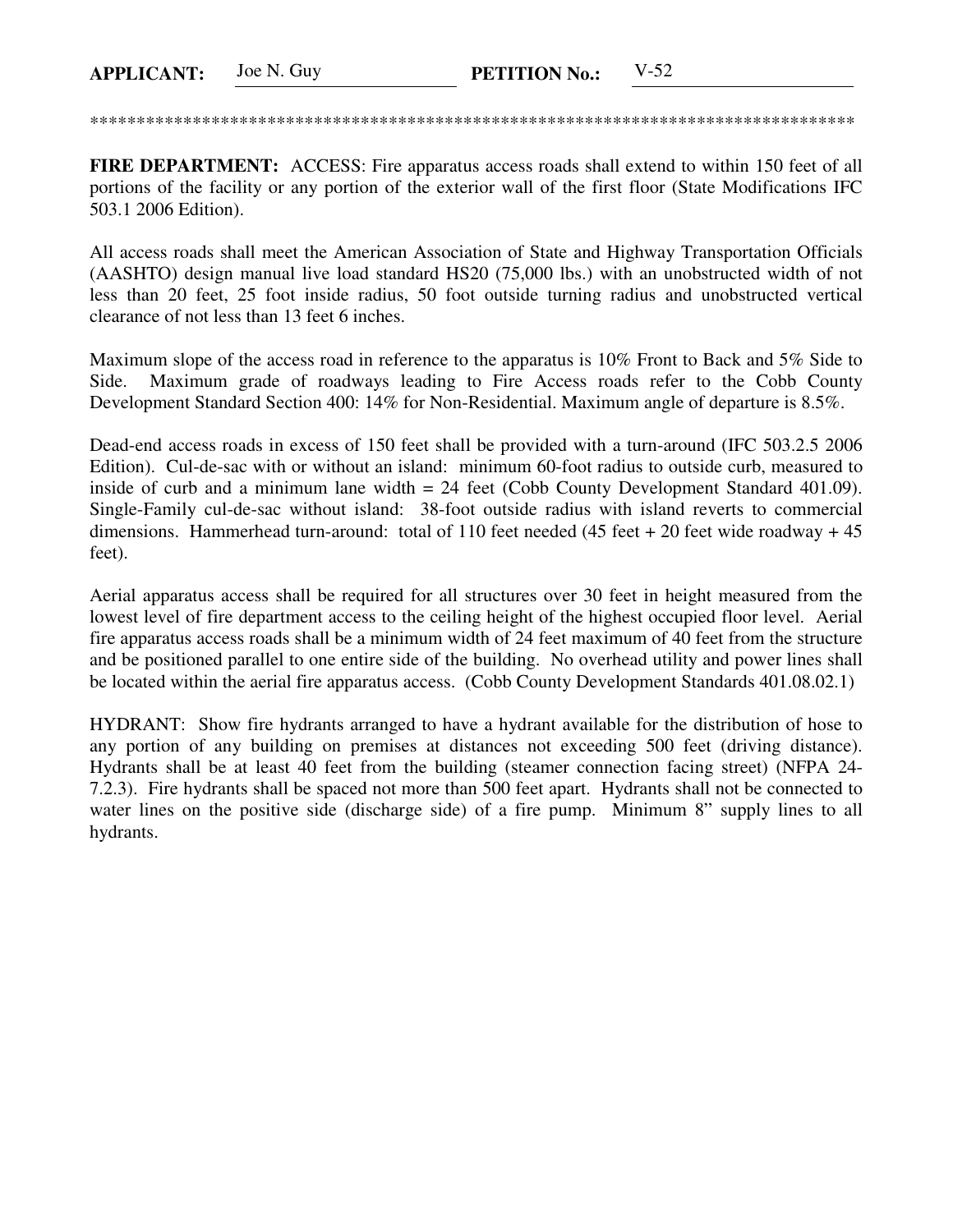**V-52**